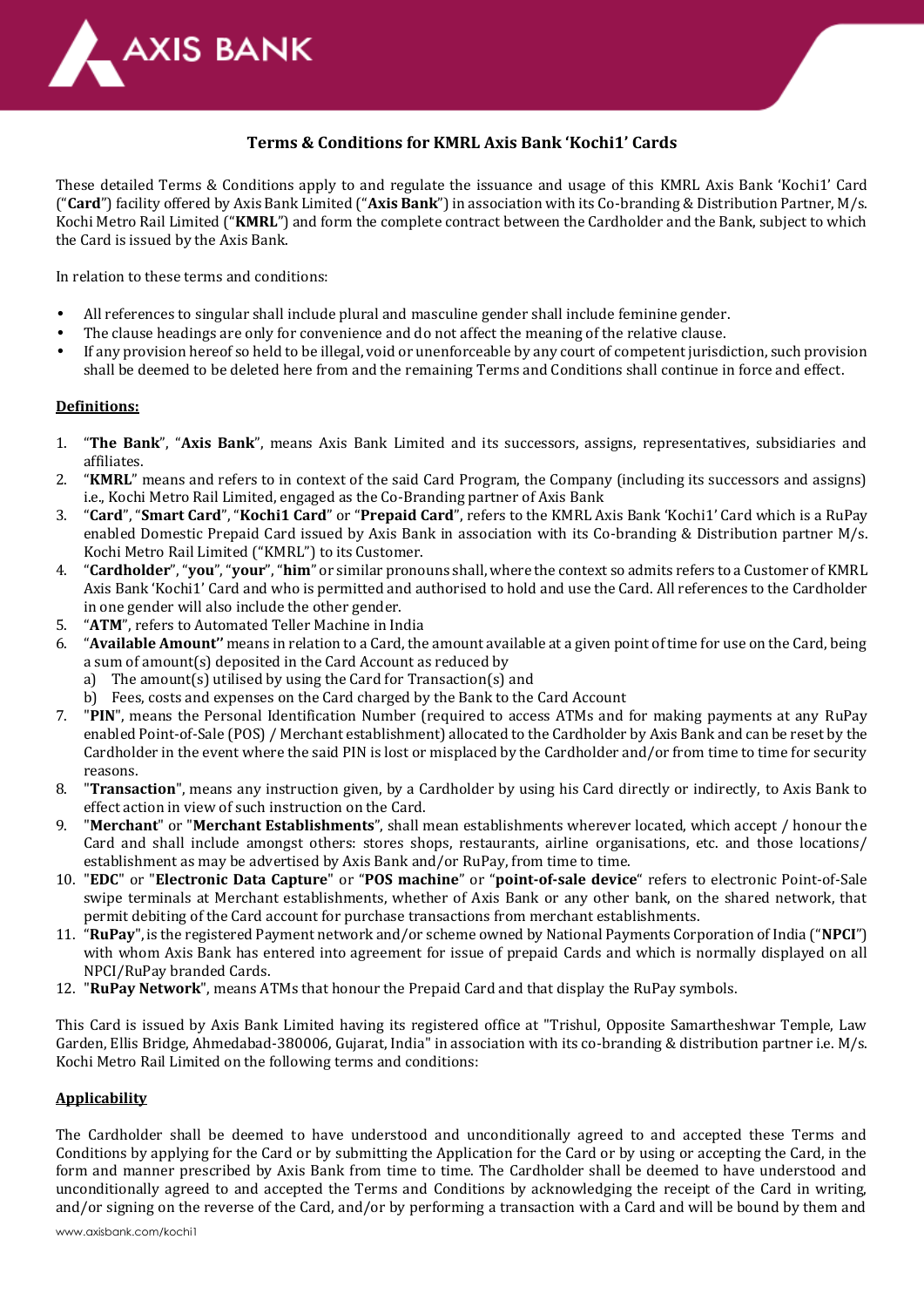

accept the onus of ensuring compliance with the relevant Reserve Bank of India (RBI) Regulations, Exchange Control Regulation of the RBI, all the rules and regulations framed under any Act or Statute and as amended /modified / applicable from time to time and any other corresponding enactment in force from time to time.

The Cardholder will also continue to remain bound by the terms and conditions of operation of Card with Axis Bank.

# **Card Validity & Use**

- 1. The Card is a reloadable semi-closed prepaid card and shall be valid only in India.
- 2. The maximum validity of the Card is three years starting from the date of issuance example (Nov-2016 to Nov-2019). The Card shall be valid up to the last day of the month indicated in the Card Expiry.
- 3. All communications to the Bank in relation to the Card or Transactions should be made only by the Cardholder. Any communication by the Bank in relation to Cards shall be provided through the Bank's website or shall be communicated directly to the Applicant.
- 4. The Card may be used for Transactions up to the then Available Amount.
- 5. The Card will be used by the Cardholder and it is not transferable.
- 6. Upon a Transaction made on the Card, such amount shall be reduced from the then Available Amount to arrive at a new Available Amount post such Transaction. In case, sufficient Available Amount is not present in the Card to process the Transaction, the Transaction shall not be processed until the Card is loaded with sufficient amount.
- 7. The usage of the Card shall be deemed as acceptance of the terms and conditions of KMRL Axis Bank 'Kochi1' Card.
- 8. The cash withdrawal facility shall not be available on the Kochi1 Card.
- 9. No interest shall be payable by Bank on the amount available / loaded on the Card.
- 10. The Cardholder shall be able to load the Card up to a maximum value of Rs.5,000/- (Rupees Five Thousand Only) in a month on sharing minimum KYC along with self-declaration of officially valid document and up to a maximum of Rs.1,00,000/- (Rupees One Lakh Only) at a time with Full KYC. These limits may change with suitable notice.
- 11. The KMRL Axis Bank 'Kochi1' Card provides complete security of usage across any RuPay enabled Merchant Outlet terminals in India only.
- 12. The Bank also provides Phone Banking, SMS Banking, Kochi1 mobile app and Online Portal access along with the Card for balance enquiry and statement queries only. All fund transfer facilities through Internet Banking are blocked.
- 13. The Card should not be used as an identity card.
- 14. The Card shall not be permitted to be used for cross border transactions.

# **Cardholder Obligations and Covenants**

- 1. The Cardholder shall notify the Bank immediately in case of change of his address.
- 2. The Cardholder shall at all times ensure that the Card is kept in a safe place.
- 3. The Card is the property of the Bank and must be returned to an authorised person of the Bank on request. The Cardholder shall ensure that the identity of the authorised personnel of the Bank is established before handing over the Card.
- 4. The Cardholder will be liable for all Transactions and for the related charges.
- 5. The Cardholder accepts that at his request and risk the Bank has agreed to provide him the Card and accepts full responsibility for all transaction recorded by use of his Card.
- 6. An instruction given by means of the Card shall be irrecoverable.
- 7. The Cardholder shall, in all circumstances, accept full responsibility for the use of the Card, whether or not processed with his knowledge or his authority, expressed or implied.
- 8. The Cardholder irrevocably authorises the Bank to debit the amounts utilised by using the Card for Transaction to his Card Account.
- 9. The Cardholder should hold the Bank indemnified and harmless for its actions in good faith and in the normal course of business based in Transaction.
- 10. The Bank will employ its best efforts in carrying out the Transactions but will not incur any liability either to the Cardholder or any other person for any reason whatsoever including for its delay or inability to carry out a Transaction or an instruction.
- 11. The Cardholder agrees to bring all disputes about a Transaction or entry in the Card Account to the notice of the Bank within 7 days from the date of such Transaction or entry, in absence of which customer's liability shall be determined as per bank's approved policy which is available on Bank's website.
- 12. The Cardholder shall return the Card to the Bank when not required or expired or upon its retrieval after being reported lost
- 13. The Cardholder may use his Card to pay for purchases at retail establishments which have agreed to accept the Card and are equipped with a point-of-sale i.e. EDC terminal that can process RuPay transactions. If the Cardholder permits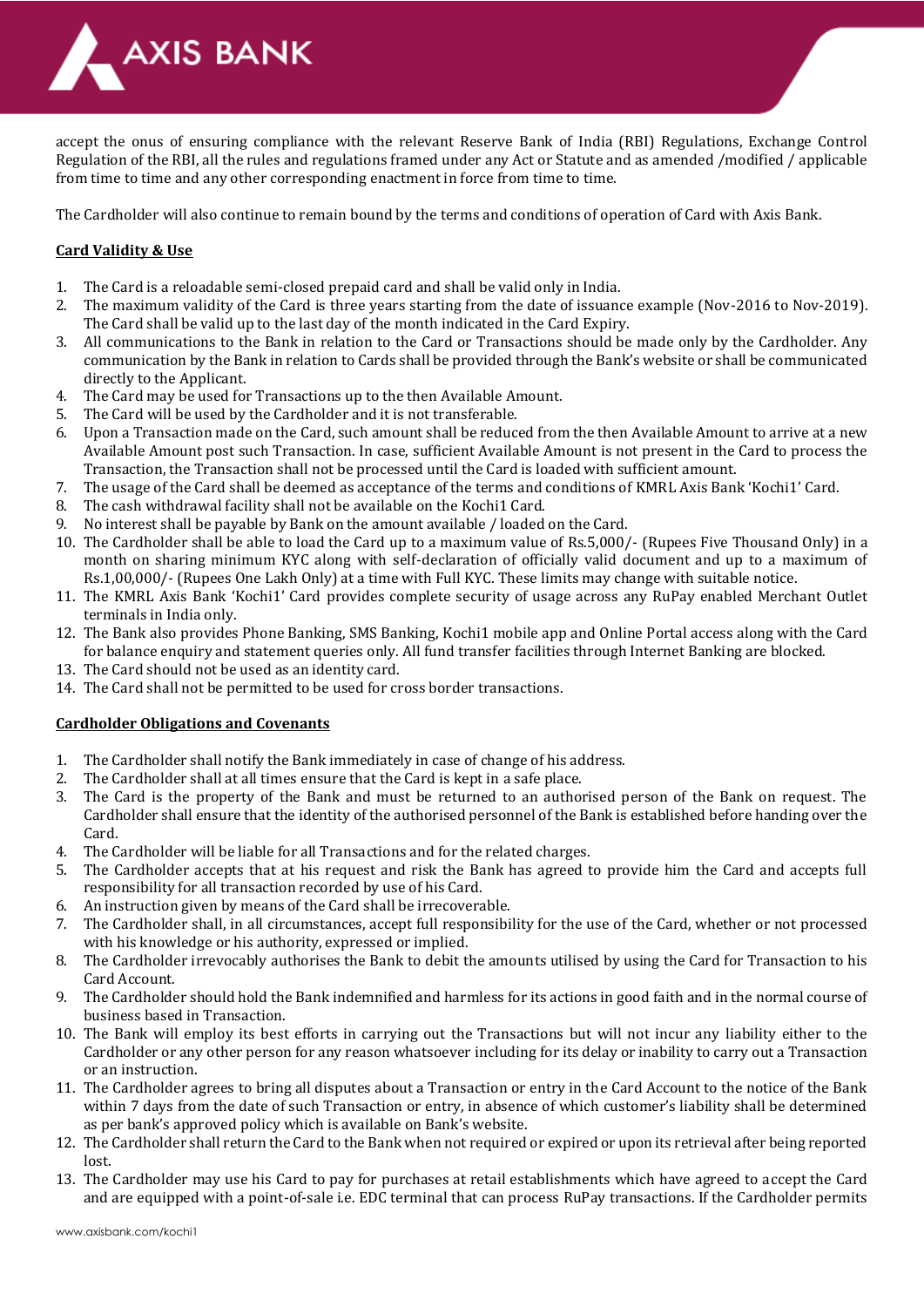

someone else to use his Card, the Bank will treat this as if the Cardholder has authorised that person to use his Card and the Cardholder will be responsible for any transactions initiated by such person with his Card. Upon any purchase via point-of-sale device or other purchase Transaction the amount available on the Card will be reduced by the amount of such purchase.

- 14. The Cardholder agrees to pay the Bank all such amounts spent on the Card, which exceed the value paid by the purchaser on purchase of the Card such as restaurant tips and other surcharges.
- 15. In case of any dispute relating to the time of reporting and/or Transaction/s made on the account or any other matter in relation to the said account, the Bank shall reserve the right to ascertain the time and/ or the authenticity of the disputed Transaction and your liability in case of unauthorised transactions in your card account due to third party fraud or where you have not contributed for the fraud will be driven as per the guidelines given in RBI Circular on "Customer protection- Limited liability of customers in unauthorised Electronic Banking transactions" Any changes in the regulations as amended from time to time will be applicable and binding at that point of time.

## **Application for a Card**

A person desirous of availing a KMRL Axis Bank 'Kochi1' Card should visit any KMRL Metro station's Issuance Counter, Axis bank branch or Bank approved Business Correspondents / agents or any other location as notified on Axis bank website or online portal and he will be given a Kochi1 Card which he can use for travel in KMRL metro, at RuPay enabled merchant outlets and for online payments for example, e-commerce shopping, online bill payments, QR ticket purchase through the Kochi1 mobile app, etc.

By applying for this Card, customer accepts that he has read and understood the Terms and Conditions relating to various services associated with the Axis Bank Transit Card. He has specifically requested for the above mentioned Card, from Axis Bank Ltd. He accepts & agrees to be bound by the said Terms and Conditions, including those limiting / excluding the Bank's liability. He understands that the Bank may at its absolute discretion; discontinue any of the services completely or partially without any notice to him. He agrees that the Bank may debit Card for service charges, issuance/annual/loading charges, as applicable from time to time. He agrees that there may be Issuance / Annual / Loading charges levied on Card as per the arrangement agreed between the Bank & KMRL and he accepts the same. He confirms that he is the sole holder of this Card. He is fully aware that balance in Card account cannot exceed the limit as prescribed by RBI for Prepaid Instruments. He accepts full responsibility for his Card and agrees not to make any claims against Axis Bank. He submits his Aadhaar number and biometrics and voluntarily gives his consent to use his Aadhaar details to authenticate his details from UIDAI. He has been explained about the nature of information that may be shared upon authentication. He has been given to understand that his information submitted to the Bank herewith shall not be used for any purpose other than mentioned above, or as per requirements of law. He hereby declares that all the information voluntarily furnished by him is true, correct & complete. He is aware that all Customer & Card related data will be stored as is in the Card Host system. The Host system may be either hosted inside Axis Bank or has been licensed by Axis Bank but will reside outside the Bank servers.

## **Card Security**

- 1. The Cardholder shall be responsible for the security of the Card and ensure all steps towards the safekeeping and use of the Card.
- 2. The Cardholder needs to sign on the reverse of the Card on receipt of the Card to avoid its unauthorized use.

## **Merchant Location and Point-of-Sale Usage**

- 1. Cash withdrawal or deposit is not allowed at ATM, point-of-sale or RuPay enabled Merchant outlets.
- 2. The Card is accepted at all electronic point-of-sale terminal at Merchant Outlets in India which display the RuPay logo.
- 3. Card promotional material for the RuPay symbol displayed on any premises is not a warranty that all goods and services available at those premises can be purchased with the Card.
- 4. The Card is for electronic use and will be acceptable only at a Merchant having an EDC terminal. Any usage of the Card other than electronic use will be considered as unauthorised and the Cardholder shall be solely responsible for such Transactions. Electronic usage is constructed at the charge slip / Transaction slip printed electronically from the EDC terminal.
- 5. Please note that the PIN is mandatorily required for use of the Card at the electronic Point-of Sale terminals at Merchant Establishments.
- 6. The Card will be honoured only when it carries the signature of the Cardholder.
- 7. Transactions are deemed authorised and complete once the EDC terminal generates a Sales Receipt.
- 8. The Cardholder should ensure that the Card is used only once for a single purchase activity at the Merchant location.
- 9. The Sales Slip will be printed each time the Card is used and the Cardholder should ensure that there is no multiple usage of the Card at the Merchant location at the time of the purchase.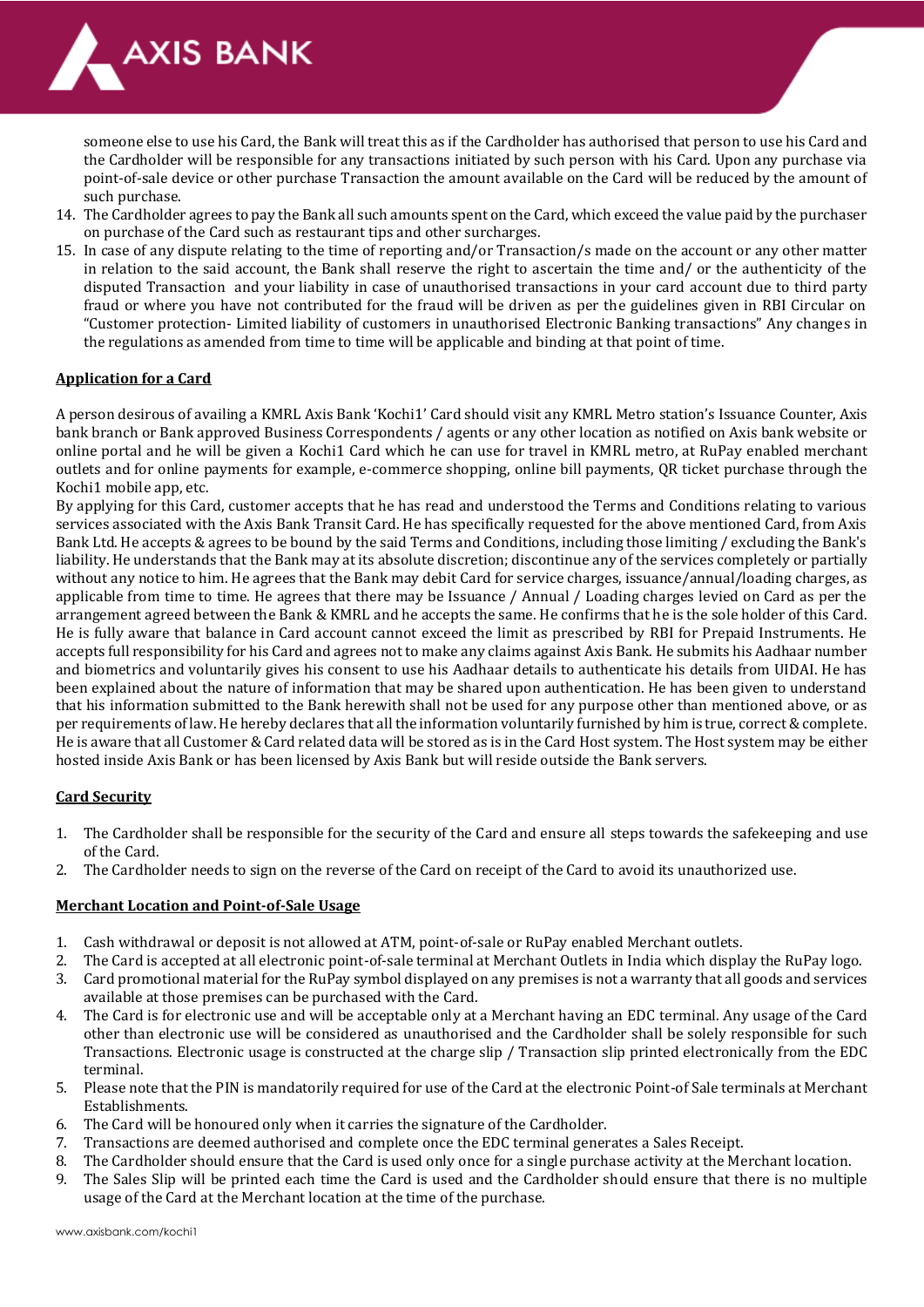

- 10. A purchase and a subsequent credit for cancellation of goods / services are two separate transactions. The refund will only be credited to your Card Account (less cancellation charges), as and when it is received from the merchant. If, the credit is not posted to your Card Account within 30 days from the day of refund, you must notify Axis Bank, along with a copy of the credit note from the merchant.
- 11. The Bank will not accept responsibility for any dealings the Cardholder may have with the Merchant including but not limited to the supply of goods and services. Should the Cardholder have any complaints concerning any VISA / MASTERCARD / RuPay Merchant Establishments, the matter should be resolved by the Cardholder with the Merchant Establishment and failure to do so will not relieve the Cardholder from any obligations to the Bank. However, the Cardholder should notify the Bank immediately.
- 12. The Bank accepts no responsibility for any surcharge levied by a Merchant and debited to the Card Account.
- 13. The Cardholder must sign and retain the Sales Slip whenever the Card is used at a Merchant Establishment. Any Sales Slip not personally signed by the Cardholder, but which can be proved, as being authorised by the Cardholder, will be the Cardholder's liability.
- 14. Any charge or other payment requisition received from a Merchant by the Bank for payment shall be conclusive proof that the charge recorded on such requisition was properly incurred by the Merchant in the amount and by the Cardholder referred to in that charge or other requisition, as the case may be, by the use of the Card, except where the Card has been lost, stolen or fraudulently misused, the onus of proof for which shall be on the Cardholder.
- 15. In case a Merchant wishes to cancel a completed Transaction due to an error or on account of merchandise return, the earlier sales receipt must be cancelled by the Merchant and a copy of the cancelled receipt must be retained in his possession. All refunds and adjustments due to any Merchant / device error or communication link must be processed manually and the account will be credited after due verification and in accordance with VISA / MASTERCARD / RuPay rules and regulations as applicable. The Cardholder agrees that any debits received during this time will be honoured based only in the available balance on the Card without considering this refund. The Cardholder also indemnifies the Bank from such acts of dishonouring the payment instructions.
- 16. The Card is not to be used at hotels during check-in and at other locations where paying arrangements is done before completion of the purchase transaction or services.
- 17. The Card should not be used for any Mail Order / Phone Order purchases and any such usage will be considered as unauthorised and the Cardholder will be solely responsible.
- 18. The Card should not be used for the payment of subscription to foreign magazines / periodicals and any such usage will be considered as unauthorised and the Cardholder will be solely responsible.
- 19. Use of Card at any EDC / POS other devices may entail a service charge and / or Transaction fee and / or processing fee and / or processing fee being levied on the Card.
- 20. All such charges will be deducted from the Available Amount whether or not prior notice of such charges is given to the Cardholder.
- 21. The Cardholder is advised to retain records of Transactions.

# **Transactions on KMRL Axis Bank 'Kochi1' Card**

## **Financial Transactions**

1. Ticket purchase transaction at Metro, feeder bus\*, city bus\*, water metro\*

This Card is a contactless Card and the Cardholder can just tap the Card at the Entry gate/validator of the source station and again at the exit gates/validators of the destination stations, on the terminal held by the bus conductor to purchase a ticket. Each contactless payment transaction can be made up to Rs.2,000/- only. There is a daily limit of 20 contactless transactions

- 2. Pass purchase (at KMRL Issuance Counters)
- 3. Pass renewal (at KMRL Issuance Counters and inside KMRL Buses)
- 4. Card top-up (at KMRL Issuance Counters, Kochi1 App and Web Portal). After the top-up is done, customers need to dip their card in Add Value Machine (AVM) at metro stations for chip balance to get updated in the card.
- 5. Cash loading shall be limited to Rs.1,00,000/- at any time subject to overall limit of the PPI as per RBI guidelines as amended from time to time for full KYC Cards
- 6. Retail payments made through POS terminals.

# **Non-financial Transactions**

- 1. PIN Set (at KMRL Issuance Counters and select branches)
- 2. PIN Change (At Axis Bank ATMs and Other Bank ATMs)
- 3. Balance enquiry (at KMRL Issuance Counters, through Phone Banking, SMS Banking, Online Banking and ATMs)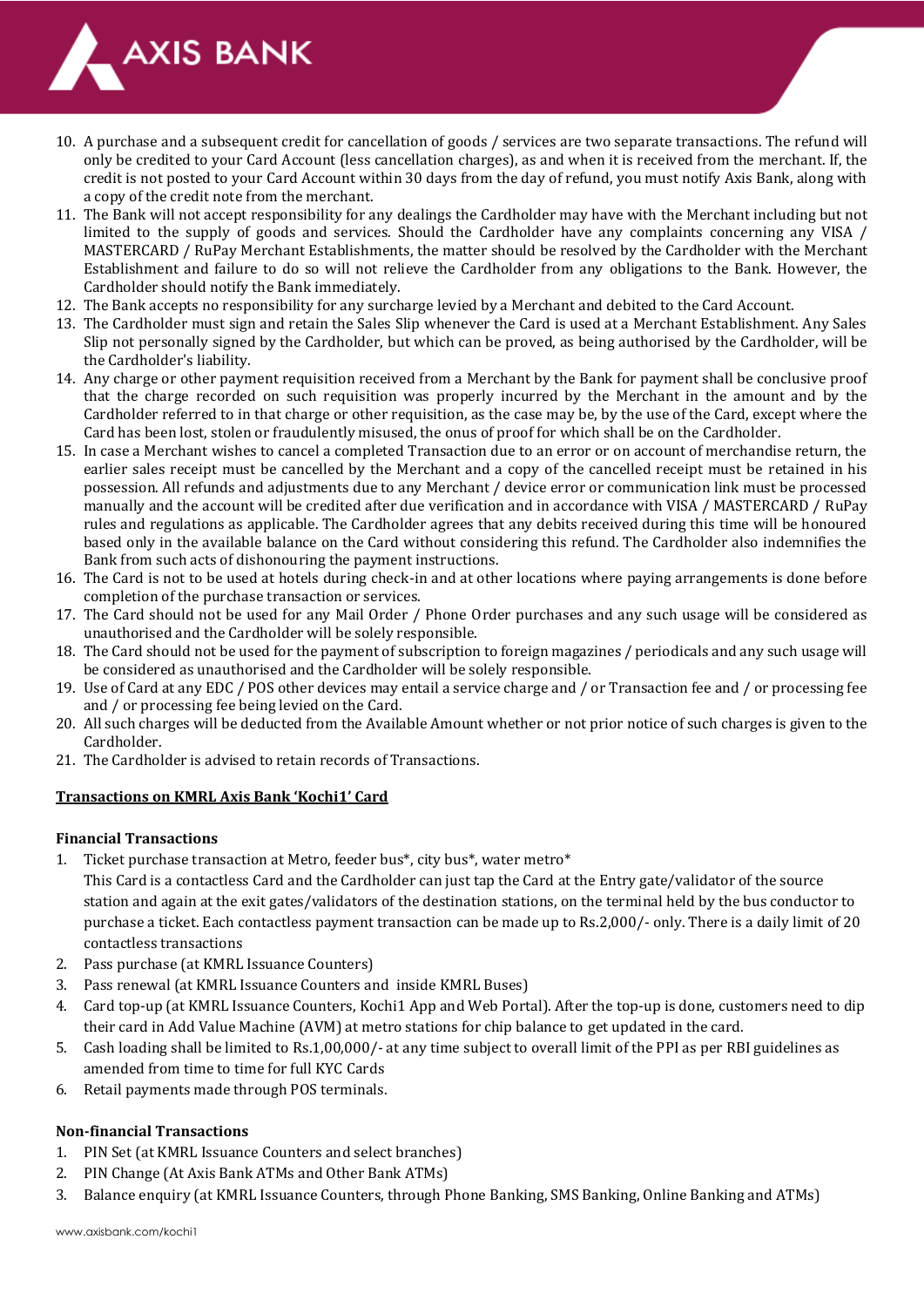

- 4. Card Blocking (through Phone Banking, SMS Banking, Online Banking and Kochi1 App)
- 5. Card Replacement (at KMRL Issuance Counters and select Branches)
- 6. Mini Statement (through Phone Banking, SMS Banking, Online Banking, Kochi1 App and ATMs)

(\* as and when available)

# **Card Expiry**

- 1. The Card is valid until the last day of the month, as indicated in the expiry date on the Card.
- 2. The Bank shall communicate to the Cardholder at reasonable intervals, and 45 days prior to expiry, about the validity period of Card.
- 3. If your KMRL Axis Bank 'Kochi1' Card has expired then you can directly visit the KMRL issuance counter and get a new Card. The eBalance amount on your Card will be transferred to the new Card within 10 working days. The chip balance on your Card will not be refunded.
- 4. Any unclaimed amount lying in the Card would be transferred to DEAF account (RBI guidelines as amended from time to time).

# **Card Inactivity**

- 1. If there is no financial transaction for a consecutive period of one year then the card shall be made inactive by the bank with intimation to the Cardholder.
- 2. The Card can be reactivated only after customer validation by the Bank at Bank branches and / or designated business correspondents.
- 3. Such cards shall be reported to RBI as per their instructions

# **ATM Usage**

- 1. The Card is accepted at all Axis Bank and Non-AXIS bank ATMs (ATMs that honour the Prepaid Card and that display the RuPay symbols in India).
- 2. The KMRL Axis Bank 'Kochi1' Card cannot be used for Cash Withdrawal at any Bank ATM.
- 3. The ATM services that are available for your KMRL Smart Card at Axis Bank ATMs are Balance Enquiry, Card Reloading (for Axis Bank savings account holders), Mini Statement and PIN change.
- 4. The ATM services that are available for your KMRL Axis Bank 'Kochi1' Card at non-Axis Bank ATMs are Balance Enquiry, Mini Statement and PIN change.
- 5. Axis Bank and/or KMRL shall not be liable for any failure to provide any service or to perform any obligation thereunder, where such failure is attributable (whether directly or indirectly) to any malfunction of the ATM or the Card including but not limited to the closure of any ATM and / or non-operation of any ATM and/or theft of any personal belongings including cash, the said Card etc., belonging to the said Cardholder and / or personal injury/ies of any nature and magnitude to the Cardholder including injury/ies that may lead or result in the Cardholder's hospitalisation and/or death and / or injury/ies caused by the Cardholder to any third party on similar lines and / or any dispute or any other circumstances beyond its control though all these instances/events enumerated herein may happen or might have happened in or within the premises/location where the ATM either that of Axis Bank or that of any other Bank in India.
- 6. Axis Bank will not be liable for any consequential or indirect loss or damage arising from or related to the loss / use of the Card and related PIN, howsoever caused.
- 7. The availability of ATM services is subject to provision by the concerned service provider and Axis Bank and/or KMRL shall not be liable even if these services are withdrawn without notice thereof.

## **Fees**

- 1. Axis Bank reserves the right to levy fees at a later date, without prior notice, to the Cardholder. Such fees if any, and so levied, will be debited from your Card account on the Cardholder's approval / renewal at Axis Bank's prevailing rate. These fees are not refundable. Charges for other services will be levied similarly at prevailing rates.
- 2. Transaction fees for balance inquiry, wherever applicable, will be debited from the Card account at the time of posting the balance inquiry, wherever applicable.
- 3. The Charges / Fees applicable on the usage of the Card maybe revised / changed by Axis Bank from time to time after due notice of 30 days or as per regulation to the Cardholder(s).
- 4. Axis Bank reserves its right to debit loading / annual / renewal charges and other services charges as applicable, on the Card upon first reload or from time to time.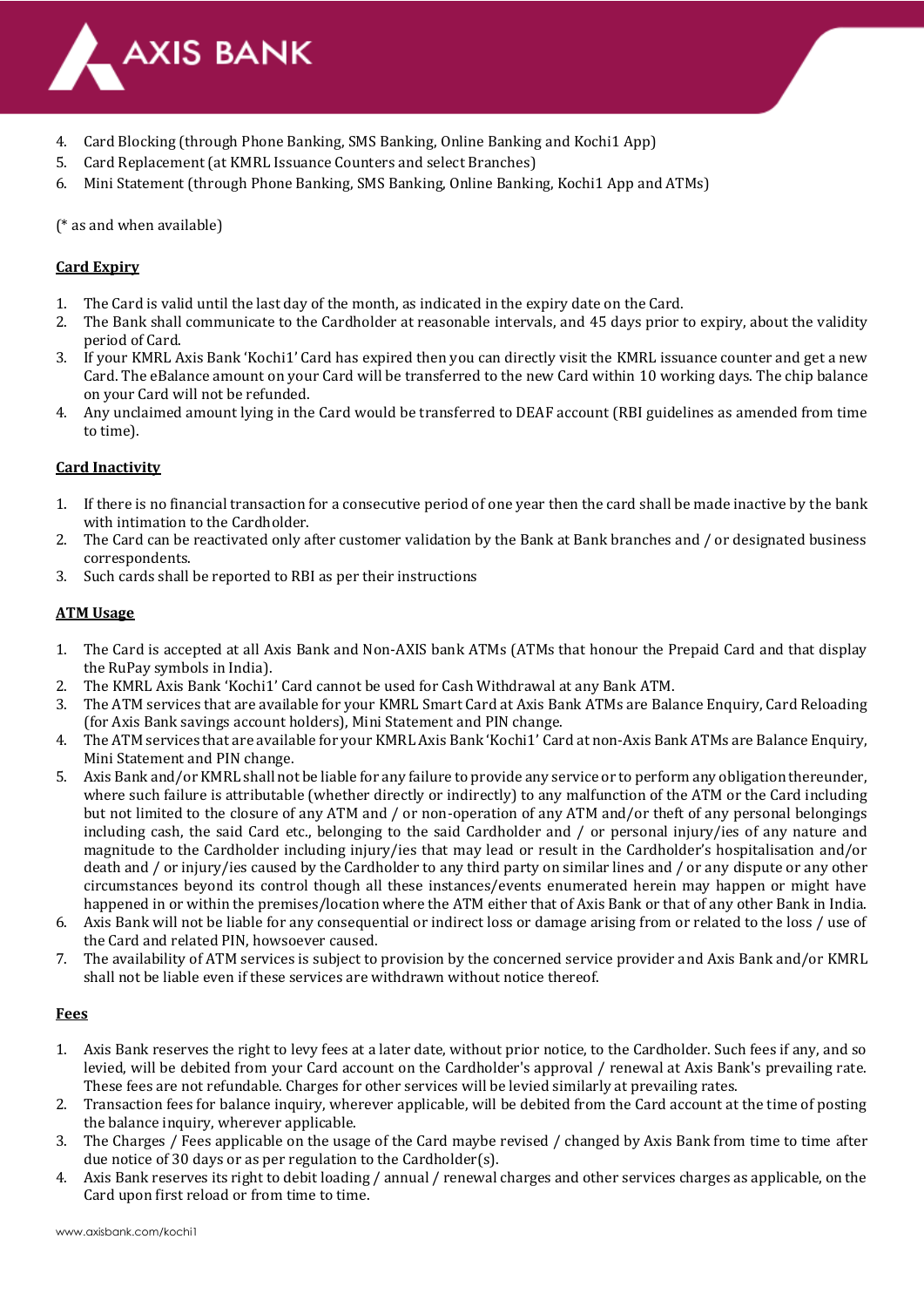

- 5. Axis bank reserves the right to recover the Annual fee for second & third year at the start, middle or end of the following month after completion of first year & second year.
- 6. Axis Bank reserves its right to debit the outstanding dues, if any, in full or part, as applicable on the Card at the time of closure / cancellation of the Card / withdrawal of any facility.
- 7. No interest shall be payable by Bank on the amount available/loaded on the Card.

# **Schedule of Charges**

| <b>Particulars</b>                | Amount (Rs.) |
|-----------------------------------|--------------|
| Card Issuance Fee                 | 150.00       |
| Annual Fee                        | 75.00        |
| Loading / Top-Up Fee              | 12.00        |
| Card Replacement / Reissuance Fee | 150.00       |
| <b>Balance Enquiry Fee</b>        | 00.00        |

Note: Fees are subject to change from time to time at the discretion of Bank and Partner arrangement. Such charges shall be inclusive of all applicable taxes including Goods and Services Tax (GST).

\*\* Non-financial transaction includes Card blocking, Balance enquiry, Mini Statement, PIN Change, etc.

## **Features of the Prepaid Card**

The Bank may, from time to time, at its discretion, tie-up with various agencies to offer various features on your Card. All these features would be on best-efforts basis only, and the Bank and/or KMRL does not guarantee or warrant the efficacy, efficiency, usefulness and/or continuity of any of the products or services offered by any service providers / merchants / outlets / agencies. Disputes (if any) would have to be taken up with the merchant / agency, etc. directly by Cardholder, without involving Axis Bank and/or KMRL.

## **Discount on Metro Rides**

Cardholder shall understand and agree to the fact that any discount offered on metro fare or metro passes is entirely upon discretion of Kochi Metro Rail Limited and Axis bank shall have no say/right/obligation on such discount. Since, the Card is a Co-branded Card in association with metro authority, they shall decide on percentage or maximum & minimum amount of discount to be offered on Card. The said discount shall apply upon usage in metro gates or ticket issuance counters as per operating procedures laid down by KMRL.

## **Disclosure of Information**

- 1. When requested by Axis Bank, you shall provide any information, records or certificates \ relating to any matters that Axis Bank demand as and when necessary. You will also authorize Axis Bank to verify the veracity of the information furnished, by whatever means or from whichever source deemed necessary. If the data is not provided or if incorrect, Axis Bank may, at its discretion, refuse renewal of the Card or cancel the Card forthwith.
- 2. Axis Bank reserves the right to disclose Cardholder information to any court of competent jurisdiction, quasi-judicial authorities, law enforcement agencies, regulatory authorities and any other wing of Central Government or State Government.
- 3. Axis Bank reserves the right to disclose, in strict confidence, to other institutions, such information concerning the Cardholder's account, as may be necessary or appropriate, in connection to its participation in any Electronic Fund Transfer network.
- 4. The Cardholder hereby expressly authorise the Bank to disclose at any time and for any purpose, any information whatsoever relating to his personal particulars, Card transaction, Card account or dealings with the Bank, to the head office or any other branches, subsidiaries, or associated or affiliated corporations of the Bank wherever located, any government or regulatory agencies or authorises in India or elsewhere any agents or contractors which have entered into an agreement to perform any service(s) for Bank's benefit and any other person(s) whatsoever where the disclosure is required by law or otherwise to whom the Bank deems fit to make such disclosure.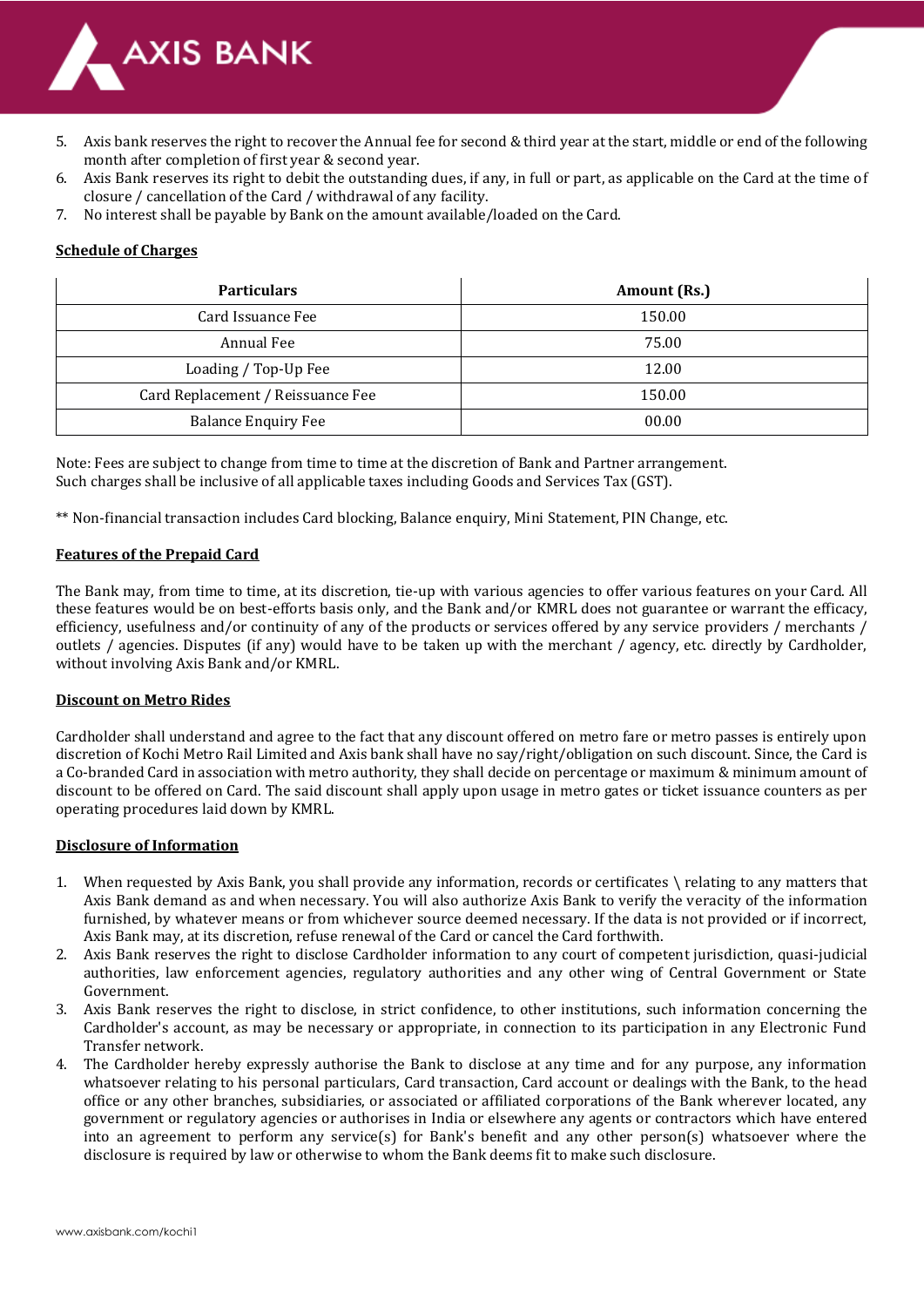

## **Lost or Stolen Card**

- 1. If a Card is lost or stolen the Cardholder must immediately report the loss/theft to Axis Bank. Although loss or theft may be reported by means of contacting the Emergency contact number, you must confirm the same in email to Axis Bank, as soon as possible.
- 2. Should transactions be received by Axis Bank after the Card has been lost or stolen, but before receipt of your email communication, you shall be liable for all amounts debited from your Card Account. However, if prior to the receipt of the email communication, if it can be proven that the Card was safeguarded, the loss / theft promptly reported and that you acted in good faith and with reasonable care and diligence, then your lost Card liability for purchase transactions will be zero (once the loss is reported in email). Axis Bank reserves its exclusive right to reduce lost Card liability to Zero, at its sole discretion.
- 3. You are advised to immediately block the Card either by sending an SMS to Axis bank in the format and number shared on welcome kit or calling up the Axis bank customer care or by blocking the Card through Kochi1 mobile app or by blocking the Card through Axis bank online portal.
- 4. Chip Balance (maximum of Rs500) on your card is non-refundable and cannot be transferred to the new card.
- 5. Host Balance can be transferred to the new card and would be typically done in 7-10 working days.
- 6. Complaints Unauthorized transactions and Customer complaints The liability of the Bank or Customer for any unauthorized transaction shall be:
	- Zero Liability of a Customer- A customer's entitlement to zero liability shall arise where the unauthorized transaction occurs in the following manner:
		- $\circ$  Contributory fraud/ negligence/ deficiency on the part of the bank (irrespective of whether or not the transaction is reported by the Customer)
		- $\circ$  Third party breach where the deficiency lies neither with the bank nor with the customer but lies elsewhere in the system, and the customer notifies the bank within three working days of receiving the communication from the bank regarding the unauthorised transaction.
	- Limited Liability of a Customer- A Customer shall be liable for the loss occurring due to unauthorised transactions in the following cases:
		- $\circ$  In cases where the loss is due to negligence by a customer, such as where he has shared the payment credentials, the Customer will bear the entire loss until he reports the unauthorised transaction to the Bank. Any loss occurring after the reporting of the unauthorised transaction shall be borne by the Bank.
		- $\circ$  In cases where the responsibility for the unauthorised electronic banking transaction lies neither with the Bank nor with the Customer, but lies elsewhere in the system and when there is a delay (of four to seven working days after receiving the communication from the bank) on the part of the Customer in notifying the Bank of such a transaction, the per transaction liability of the customer shall be limited to the transaction value or Rs 10,000/- whichever is lower.
	- In case the Customer notifies the Bank after seven working days of receiving the communication from the Bank regarding the unauthorized transaction, the customer liability shall be determined as per the Banks board approved policy. Bank shall evaluate and determine the same as per the Bank's board approved policy.

## **Query & Complaint Redressal**

- 1. In case of any query or complaints you are advised to speak to our phone banker on 18004194477
- 2. You can also write to us at [transit.cards@axisbank.com](mailto:transit.cards@axisbank.com)
- 3. You can also log on t[o www.axisbank.com/kochi1](http://www.axisbank.com/kochi1)

## **Unauthorized Electronic Banking Transactions in Card account**

- 1. The Bank will not offer facility of electronic transactions, other than ATM cash withdrawals, to customers who do not provide valid mobile numbers to the Bank.
- 2. The Customer shall inform the Bank in writing within seven (7) days, if any discrepancies exist in the Transactions/ particulars of the Balance on any statement / records that is made available to the Customer.
- 3. If the Bank receives any information to the contrary beyond seven (7) working days, the customer's liability shall be determined as per the Banks Board approved policy which is available in Banks website.
- 4. All records of your instructions and such other details (including but not limited to payments made or received) maintained by the Bank, in electronic or documentary form pursuant to the Terms and Conditions herein, shall as against You, be deemed to be conclusive evidence of such instructions and such other details.
- 5. In case of any dispute relating to the time of reporting and/or Transaction/s made on the account or any other matter in relation to the said account, the Bank shall reserve the right to ascertain the time and/ or the authenticity of the disputed Transaction and your liability in case of unauthorised transactions in your card account due to third party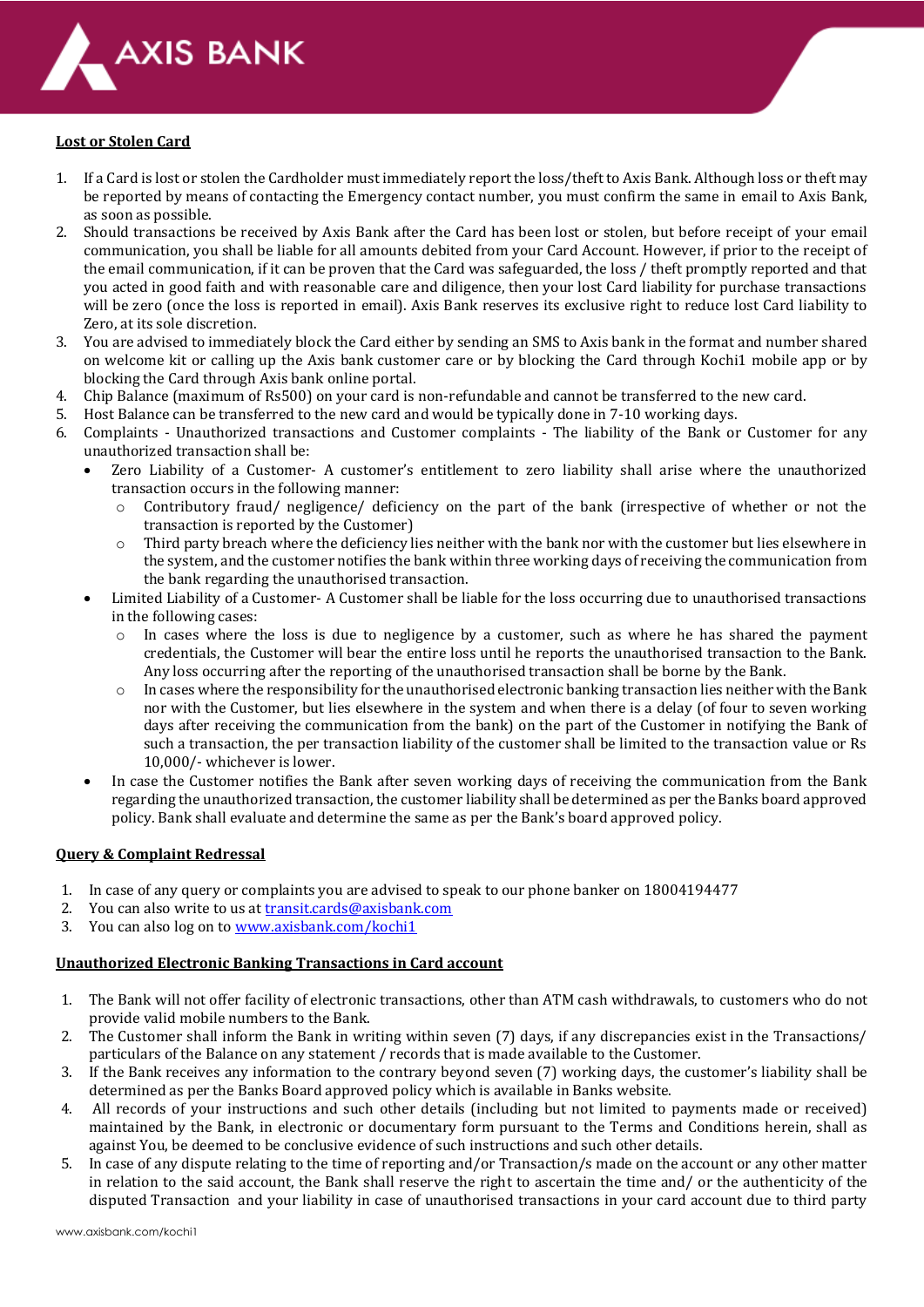

fraud or where you have not contributed for the fraud will be driven as per the guidelines given in RBI Circular on "Customer protection- Limited liability of customers in unauthorised Electronic Banking transactions" Any changes in the regulations as amended from time to time will be applicable and binding at that point of time.

6. For customer care / customer redressal contact details, kindly refer our websit[e www.axisbank.com](http://www.axisbank.com/)

#### **Statements and Records**

- 1. The Cardholder can also get details of his/her transactions at any time, by calling Axis Bank Phone Banking Service (from 8.00 am to 8.00 pm on all days) or utilizing the mini statement facility at the Axis Bank ATMs, Kochi1 App or Web Portal.
- 2. Axis Bank's record of transactions processed by the use of the Card in electronic or documentary form of the instructions (including but not restricted to payments made or received), shall be conclusive and binding for all purposes.
- 3. The Cardholder can view his/her transaction history for atleast 10 transactions and generate his/her transaction statements for atleast past 6 months with details of transaction date, debit / credit amount, net balance available, transaction description.

#### **Disputes**

- 1. In case of purchase transactions, a charge slip with the signature of the Cardholder, together with the Card number noted thereon, shall be conclusive evidence between Axis Bank and the Cardholder, as to the extent of the liability incurred by the Cardholder. Axis Bank shall not be required to ensure that the Cardholder has received the goods purchased / availed of the service to the Cardholder's satisfaction.
- 2. Axis Bank shall make bonafide and reasonable efforts to resolve an aggrieved Cardholder's disagreement, with an applicable charge indicated in the account statement, or as otherwise determined by the Cardholder, within two months of the receipt of notice of such disagreement, in writing from the Cardholder, giving complete details and supporting evidences, in respect of any such disagreement. If, after such effort Axis Bank determines that the charge is correct, then Axis Bank shall communicate the same to the Cardholder.
- 3. Axis Bank accepts no responsibility for the refusal of any Merchant establishment to honour the Card.
- 4. This agreement will be construed in accordance with and governed by the laws of India. All disputes are subject to the exclusive jurisdiction of the Courts of Mumbai, India, irrespective of whether any other Court may have concurrent jurisdiction in the matter or not.
- 5. The Cardholder will be liable for all the costs associated with the collection of dues, legal expenses (should it become necessary to refer the matter to any Legal Agency / Authority), or where legal resources have been utilized in the resolution of a dispute concerning the Cardholder with regards to the said Card.

## **General**

- 1. This agreement will be construed in accordance with and governed by the laws of India. All disputes are subject to the exclusive jurisdiction of the Courts of Mumbai, India, irrespective of whether any other Court may have concurrent jurisdiction in the matter or not.
- 2. The Cardholder will be liable for all the costs associated with the collection of dues, legal expenses (should it become necessary to refer the matter to any Legal Agency / Authority), or where legal resources have been utilized in the resolution of a dispute concerning the Cardholder with regards to the said Card.
- 3. You will promptly notify Axis Bank in writing, of any change in your employment and / or office and / or residential address and telephone/mobile numbers.
- 4. Axis Bank reserves the right to add to, delete or vary any of the terms and conditions, policies, features and benefits, upon notice to the Cardholder. Use of the Card after the date upon which any of these alterations are to take effect, will be taken to be evidence of the acceptance, without reservations, by the Cardholder of such changes.
- 5. Any notice, hereunder sent by post, by Axis Bank will be deemed to have been received by the Cardholder within 7 (seven) days from the posting of the notification to the address last given to Axis Bank, in writing, by the Cardholder. Publication of changes by such means, as Axis Bank may consider appropriate and will constitute effective notice to the Cardholder thereof.
- 6. Axis Bank and/or KMRL make no warranty or representations about the quality of the goods and services offered by third parties/merchant establishments providing benefits, such as discounts, to Cardholders. Axis Bank and / or KMRL will not be responsible if, the goods and services is in any way deficient or otherwise unsatisfactory, including on account of delay in delivery, non-delivery, non-receipt and/or receipt of defective goods and services by the Cardholder It must be distinctly understood that the Card is purely a facility to the Cardholder to purchase goods and/or avail services and Axis Bank and / or KMRL shall not in way be responsible for the merchandise/merchandise warranty.